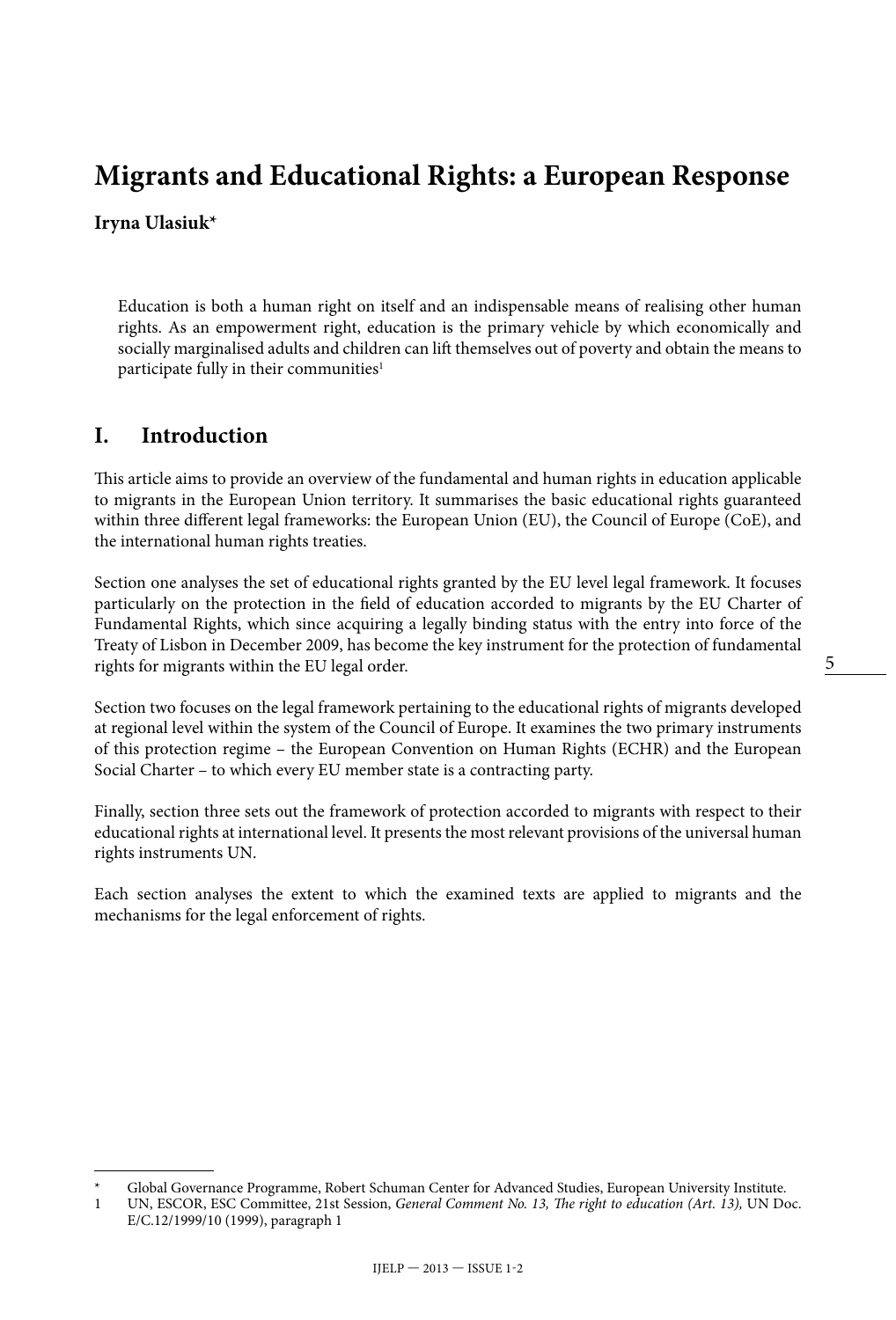# **II. The European Union framework for the protection of educational rights of migrants**

### **A. The EU Charter of Fundamental Rights**

The Charter of Fundamental Rights of the EU (hereinafter 'the Charter') is the core instrument for the protection of fundamental rights in the EU.<sup>2</sup> It draws together  $\,$  in a single text the range of civil, political, economic and social rights applying to everyone, regular and irregular migrants, unless explicitly stated otherwise.

Article 14 of the Charter deals specifically with the right to education granted to European citizens and all persons resident in the EU. It provides in its first sentence ('everyone has the right to education and to have access to vocational and continuing training') for non-discriminatory access of everyone to education and vocational training. Everyone refers to migrants, among other categories of people. The first sentence of Article 14 is phrased in positive terms, and guarantees a positive right to education. Such wording indicates Member States' obligation to not only refrain from interfering with the migrants' human right to obtain an education, but to facilitate it through positive action. This interpretation receives support from the second sentence of Article 14 which grants the possibility of free and equal access to compulsory education. Moreover, equal access to education as stipulated in the first sentence of Article 14 which, in accordance to the ECJ's decision in *Casagrande3* entitles the student with a migrant background to attend school 'under the best possible conditions' including access to any 'general measures intended to facilitate educational attendance.'4 Casagrande, the son of a deceased migrant worker, was denied an allowance to attend school in Germany because of his Italian nationality. The ECJ referred to Article 12 of Regulation 1612/68, which stipulates that a worker's child may receive education on the same conditions as nationals' children,<sup>5</sup> including receiving financial support in the form of a grant.

6

The third sentence of Article 14 also guarantees respect for the right of parents to ensure the education and teaching of their children in conformity with their religious, philosophical and pedagogical convictions. The wording is framed on the basis of the second sentence of Article 2 of Protocol 1 to the ECHR, which states that contracting states shall respect the right of parents 'to ensure … education and teaching in conformity with their own religious and philosophical convictions.' While Article 14 does not expressly mention children's rights in choosing the kind of education they receive, the Convention in its *Explanations relating to the Charter* states that parental rights as stipulated in the third sentence of Article 14 must be interpreted in conjunction with Article 24 of the Charter, which discusses 'The rights of the child.<sup>8</sup> Accordingly, in deciding the nature of the child's education, the child's best interest must form the primary consideration. Moreover, pursuant to Article

24(1), children's views 'shall be taken into consideration on matters which concern them in accordance with their age and maturity'.

<sup>2</sup> With the coming into force of the Treaty of Lisbon (Lisbon Treaty) in December 2009, the Charter has become directly enforceable by the EU and national courts. Art. 6(1) of the Treaty on the European Union (TEU) provides that "the Union recognises the rights, freedoms and principles set out in the Charter of Fundamental Rights". There is no direct incorporation of the Charter in the Lisbon Treaty but the Charter is given the same legal status.

<sup>3</sup> ECJ, Case 9/74, *Casagrande v. Landeshauptstadt München*, [1974] *ECR* 773 (judgment of 3 July 1974)

<sup>4</sup> ECJ, Case 9/74, *Casagrande v. Landeshauptstadt München*, [1974] *ECR* 773 (judgment of 3 July 1974), paras. 8-9

<sup>5</sup> Regulation (EEC) No 1612/68 of the Council of 15 October 1968 on freedom of movement for workers within the Community. Article 12 reads:

The children of a national of a Member State who is or has been employed in the territory of another Member State shall be admitted to that State's general educational, apprenticeship and vocational training courses under the same conditions as the nationals of that State, if such children are residing in its territory. Member States shall encourage all efforts to enable such children to attend these courses under the best possible

conditions.

<sup>6</sup> See Updated Explanations relating to the text of the Charter of Fundamental Rights by the Presidium of the European Convention of 18 July 2003, CONV 828/1/03 REV 1.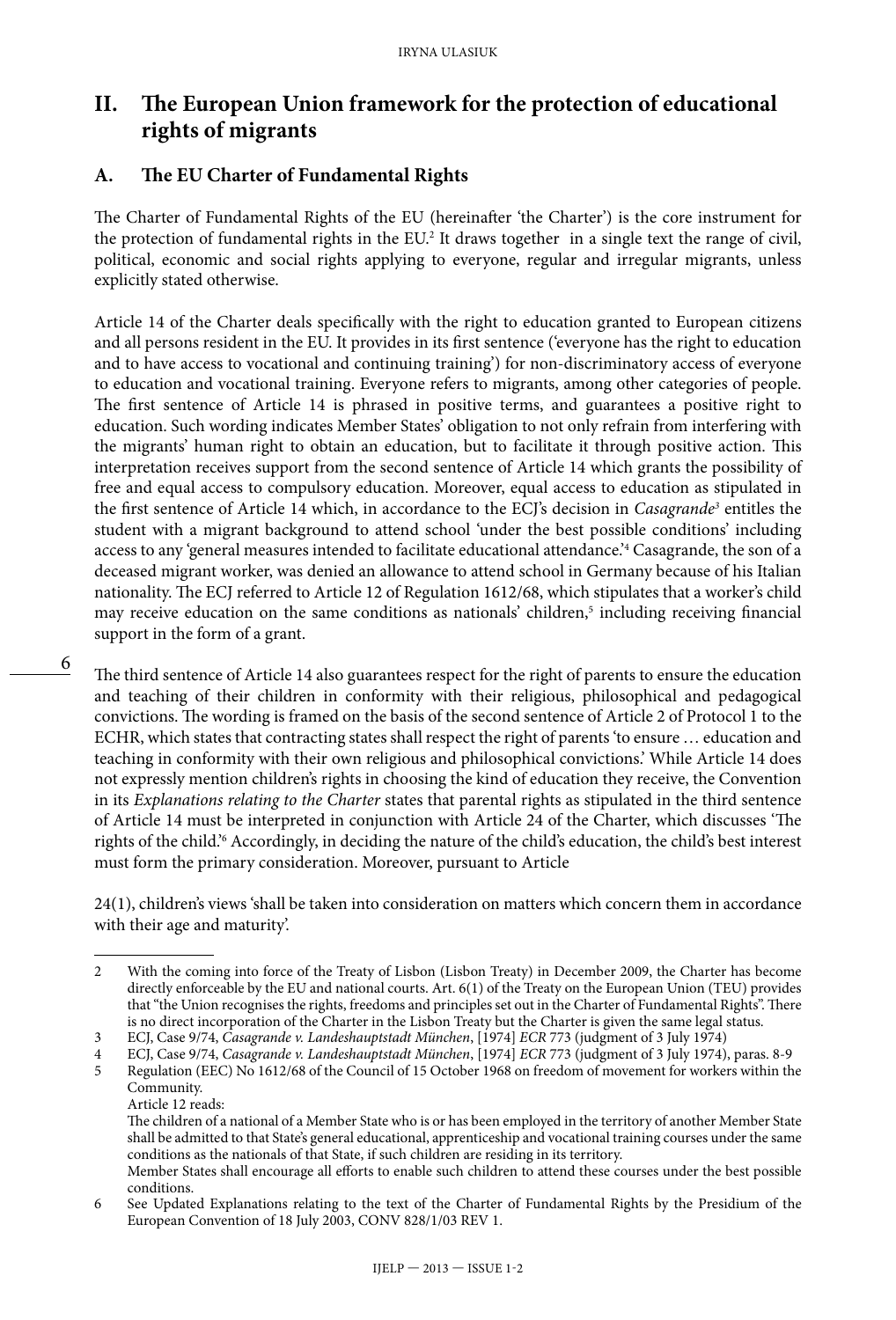Finally, the third sentence of Article 14 guarantees the freedom to found educational establishments 'with due respect for democratic principles and …in accordance with the national laws…' It thus imparts the freedom on persons and entities other than the state to establish schools, while leaving it to the discretion of Member States to set minimum standards as to, for example, school curricula and methods of teaching, including discipline. Private schools may pursue religious, philosophical or pedagogical aims of their choice. However, it is imperative that both Member States and private educational institutions observe 'democratic principles.' This means that private schools must provide instruction in an objective, critical and pluralistic manner, on the same lines as public institutions.7 For Member States, it involves a duty to regulate both public and private schools so that the fundamental rights and freedoms of all students are protected.

While Article 14 grants a right to private education, it does not entail an obligation on the part of Member States to fund or subsidise private schooling. This follows from the fact that the regulation of education systems, including funding and the distribution of subsidies, falls entirely within the jurisdiction of Member States. The European Court of Human Rights in the *Belgian linguistics* case,<sup>8</sup> as well as the European Commission of Human Rights,<sup>9</sup> confirmed that states' need not subsidise private educational establishments. The UN Human Rights Committee held that preferential treatment given to public sector schooling is reasonable since parents are free to take advantage of public sector schooling, or to choose private schooling for their children.<sup>10</sup>

#### **B. The EU Secondary Legislative Instruments**

Several of the recently adopted EU directives have a bearing on the education of migrant children. While most EU legislative acts and proposals dealing with migrants adopt a largely instrumental approach, several directives discussed below pay attention to a rights-based perspective. Generally, discrimination on the grounds of race and ethnicity in education is prohibited by Directive 2000/43/ EC implementing the principle of equal treatment between persons irrespective of racial or ethnic origin.<sup>11</sup> Article  $3(1g)$  states that direct and indirect discrimination of all persons, as regards both the public and private sectors, including public bodies, in relation to education is not permissible in the EU territory.

7

Directive 2003/109/EC<sup>12</sup> on long-term resident status lays down an ambitious set of rights of longterm resident third-country nationals, granting them in most areas equal treatment with EU citizens. In connection with education it states in Article 11 (1b) that long-term residents shall enjoy equal treatment with nationals as regards 'education and vocational training, including study grants in accordance with national law'. The same article does accord some leeway to Member States to restrict the application of non-discrimination by stipulating in part  $3(b)$  the option of restricting access to their educational system by requiring proof of language proficiency.

Directive 2003/9/EC<sup>13</sup> refers to minors who have applied for asylum or who are children of *asylum seekers*, i.e. of third country nationals or stateless persons who have made applications for international protection in respect of which a final decision has not yet been taken. It provides through Article 10

<sup>7</sup> Eur. Ct. H.R., *Kjeldsen, Busk Madsen and Pedersen v. Denmark* (Appl. No. 5095/71), judgment of 7 December 1976, *Ser.*A, No. 23, para. 53. In this case, a group of parents complained that sex education in Danish public schools violated their convictions as to how their children should be educated.

<sup>8</sup> See Eur. Ct. H.R., *Case relating to certain aspects of the laws on the use of languages in education in Belgium v. Belgium* judgment of 23 July 1968, *Ser.* A, No. 6, para. 7

<sup>9</sup> See Eur. Comm. H.R., *Family H. v. United Kingdom* (dec.), No. 10233/83, 6 March 1984, (1984) 37 *D.R*. at p. 105

<sup>10</sup> See Human Rights Committee, Views on Communication No. 298/1988, *G. and L. Lindgren and L. Holm v. Sweden*, 7 December 1990, (CCPR/C/40/D/298/1988), para. 10.3.

<sup>11</sup> Directive 2000/43/EC of 29 June 2000 implementing the principle of equal treatment between persons irrespective of racial or ethnic origin 2000, O.J. (L180) 22.

<sup>12</sup> Directive 2003/109/EC of 25 November 2003 concerning the status of third-country nationals who are long-term residents, 2004 O.J. (L 16) 44.

<sup>13</sup> Directive 2003/9/EC of 27 January 2003 laying down minimum standards for the reception of asylum seekers, 2003 O.J. (L 31) 18.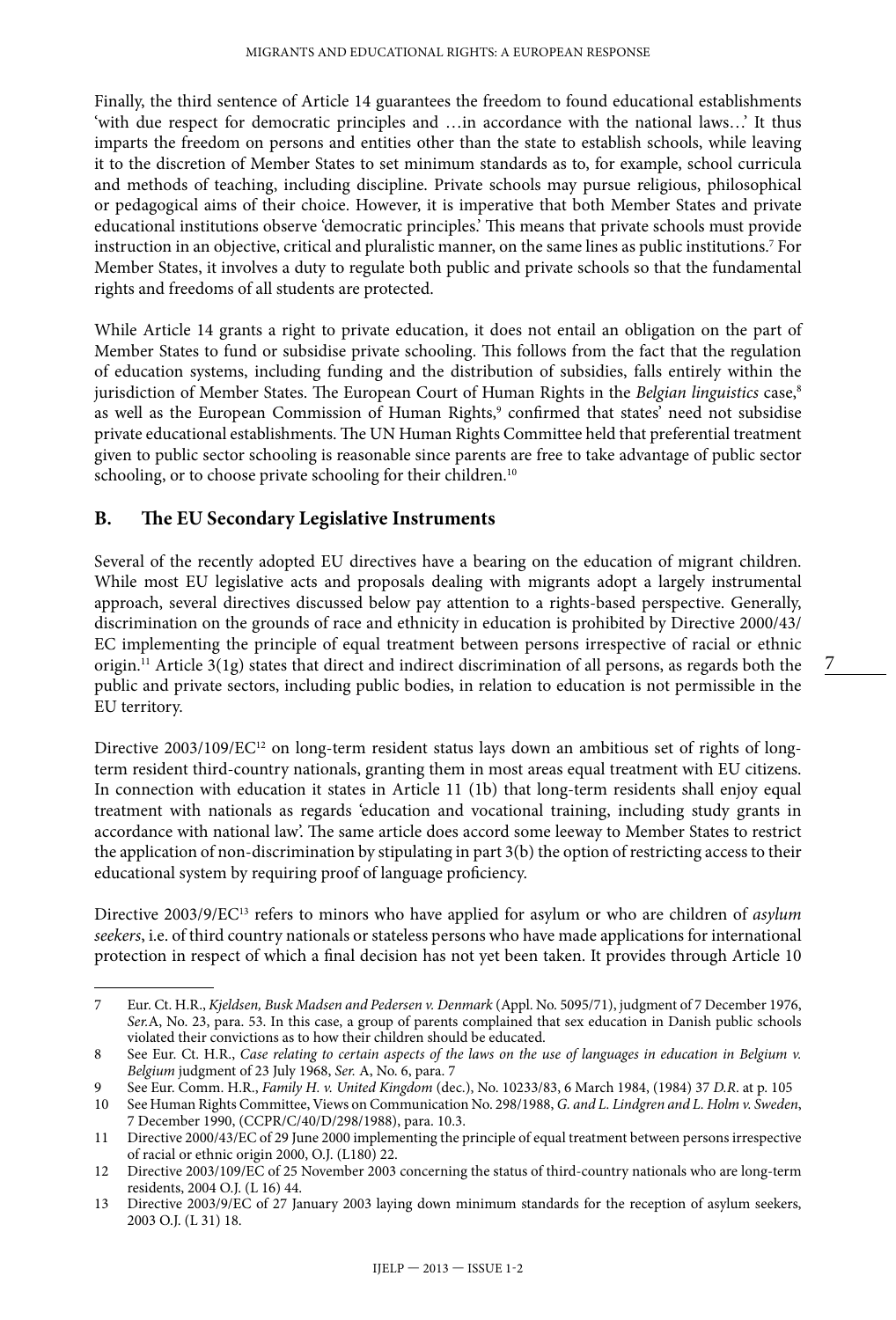for access to the education systems of the EU Members under conditions similar to those applicable to nationals of the EU Members for so long as an expulsion measure against their parents is not actually enforced.

Finally, the EU Return Directive<sup>14</sup> provides minimum common standards and procedures for member states' removing irregular third country nationals from their territory. The Directive does provide a number of safeguards for irregular persons pending removal, including among others, the right to access education. If a Member State decides, for whatever reason, to postpone a removal it shall be ensured that, inter alia, minors are granted access to the basic education system subject to the length of their stay. (Article 14).

# **III. The Council of Europe framework for the protection of educational rights of migrants**

As we are discussing the situation in EU Member States, regional European law should be taken into consideration as well. Two of the Council of Europe's instruments will be given attention, namely the European Convention on Human Rights (ECHR) and the European Social Charter – to which every EU member state is a contracting party.

#### **A. European Convention on Human Rights**

Although mainly concerned with civil and political rights, the European Convention for the Protection of Human Rights and Fundamental Freedoms (ECHR) also provides for a right to education. The first sentence of Article 2 of the First Protocol to the ECHR stipulates unequivocally that "no person shall be denied the right to education". The reading of this provision should be linked with Article 14 of the ECHR which enshrines the right to freedom of discrimination on the grounds of, inter alia, national origin or "other status". This can result in a ban on differentiation on these grounds in the context of social security, and in the context of education in particular. As the European Court of Human Rights (ECtHR) has ruled in *Gaygusuz*, 15 a different treatment of national citizens and foreigners violates the non-discrimination rule of Article 14 if it is not grounded on objective and reasonable justification. This is the case if not a legitimate aim is pursued or there is no reasonable relation between the interests of the persons affected on one hand and the aim of the measure on the other. The states enjoy a certain margin of discretion in deciding if and how far differences justify a different treatment. But they must show good cause if a difference in treatment based solely on the nationality shall be compatible with the ECHR. This approach was developed further in *Poirrez,16* where the Court held that a differentiation in the treatment with respect to social benefits between nationals of State Parties to the ECHR on one hand and nationals of other states on the other is not justifiable. This argumentation can, *mutatis mutandis*, be applied to schooling as well.

Hence, read in conjunction with the non-discrimination provision in Article 14, Article 2 of the First Protocol to the ECHR clearly applies on a non-discriminatory basis to both nationals and nonnationals whether in a regular or irregular situation who are within the territory of a contracting party unless there is an objective and reasonable justification for the differential treatment. It may thus be argued that no children of non-nationals present within the jurisdiction of Council of Europe member states, which have ratified this protocol, may be denied their right to receive an education, even if their parents are unlawfully resident in the country. If a state stipulates school attendance to be compulsory for children being his nationals he must also recognize the right of migrant children to education. As some authors rightly pointed out:

<sup>14</sup> Directive 2008/115/EC of the European Parliament and of the Council of 16 December 2008 on common standards and procedures in Member States for returning illegally staying third-country nationals

<sup>15</sup> ECtHR, Decision of 16/09/1996 – No.39/1995/545/631 (Gaygusuz vs. Austria).

<sup>16</sup> ECtHR, Decision of 30/09/2003 – No. 40892/98 (Poirrez vs. France). See also later decisions of 25/10/2005 (No. 58453/00 - *Niedzwiecki* vs. Germany – and No. 59140/00 – *Okpisz* vs. Germany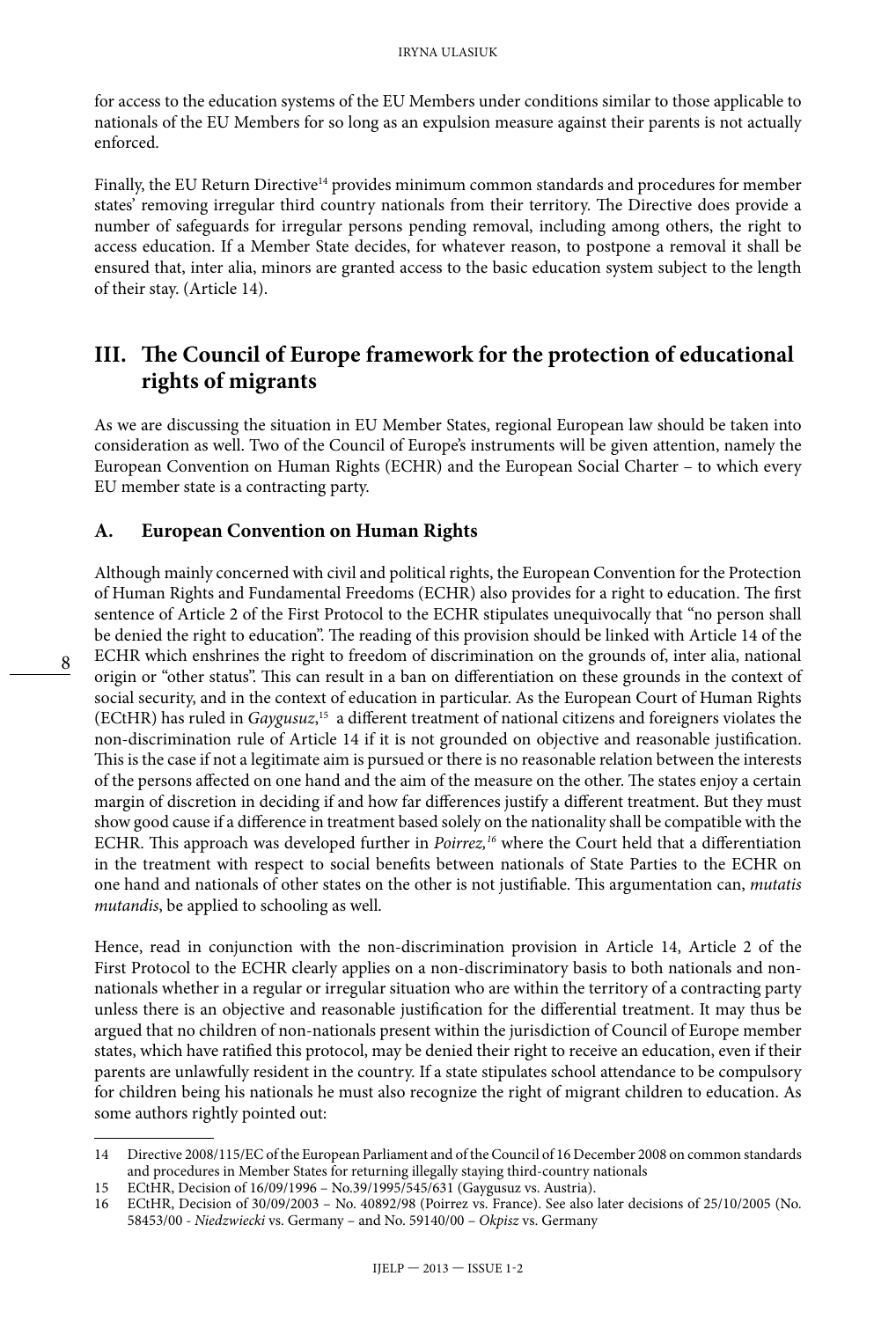Denying to foreigners who, although not legally residing ... are likely to stay in a Contracting State for an indefinite period of time (for instance because they cannot be expelled for humanitarian reasons) the possibility to receive primary education has such far-reaching consequences, that the fact that they do not legally reside in a Contracting State is not a reasonable justification for this differential treatment, which therefore is contrary to Article 2 (independently or in conjunction with Article 1417)

#### **B. European Social Charter**

The European Social Charter (ESC) is relevant for the present discussion of educational rights of migrants as it supplements the ECHR in the field of economic and social rights and lays down various fundamental rights and freedoms which encompass among other things education and nondiscrimination. Article 17 paragraph 2 of the Revised ESC calls on States "to provide to children and young persons a free primary and secondary education as well as to encourage regular attendance at schools". The European Committee on Social Rights has repeatedly stressed that States need to ensure a high quality of teaching and to ensure that there is equal access to education for all children, in particular vulnerable groups.<sup>18</sup> Article 10§1 of the Revised Charter encourages the countries under its jurisdiction to promote all kinds of higher education (initial training, i.e. general and vocational secondary education, university and non-university higher education, as well as continuing training).<sup>19</sup>

Furthermore Article E of the Revised Charter, contains a non-discrimination clause which reads that the enjoyment of the rights set forth in the Charter 'shall be secured without discrimination on any ground such as race, colour, sex, language, religion, political or other opinion, national extraction or social origin, health, association with a national minority, birth or other status'. At the same time the Appendix to the Charter spelling out the scope of Article 17 states that it is limited to 'foreigners only in so far as they are nationals of other Parties lawfully resident or working regularly within the territory of the Party concerned'. It would thus mean that for the Charter (in as far as educational right is concerned) to apply to irregular migrants a dynamic interpretation of the provision would be required by the European Committee on Social Rights. The Revised Charter also addresses language rights of migrants in education. On the one hand, the Charter stresses in Article 19 (para.11) the importance of learning the language of the host country as a way of facilitating migrants' integration and that of their families.<sup>20</sup> The European Committee on Social Rights has urged the Parties to facilitate teaching of the national language both to school age children and to migrant workers and members of their families who are no longer of school age. In the first case, although the receiving country's language is taught automatically to primary and secondary school pupils throughout the school curriculum, this is not sufficient to satisfy the obligations laid down by Article 19§11. The Committee considers that states must make special effort to set up additional educational support to the children of immigrants who have not attended primary school right from the beginning and as a result have fallen behind their native-born fellow students. In the latter case, the Committee has considered that the Revised Charter requires states to encourage employers and voluntary organisations, or public bodies such as universities, to organise national language classes. It has been deemed essential by the Committee to make such services free of charge, to ensure that migrant workers are not placed at a further disadvantage in the labour market.<sup>21</sup>

On the other hand, under Article 19 the Charter entitles the State parties to promote and facilitate the teaching of the migrant workers' mother tongue to the children of the migrant worker. As the Explanatory report makes it clear an objective has nothing to do with the cultural aspects but rather

<sup>17</sup> P. van Dijk and G.J.H. van Hoof, *Theory and Practice of the European Convention on Human Rights,* 3rd ed. (The Hague: Kluwer, 1998), p. 654. 102. PICUM, *Book of Solidarity,* Vol. 1, p. 45.

<sup>18</sup> See among others, the conclusions of the European Committee on Social Rights with respect to Bulgaria, for example. European Social Charter revised - Articles 8, 11, 14, 17, 18, 23, 25, 27, 30 and 31 (including Articles 2, 3, 4 and 10 for Cyprus, Estonia, Ireland, Lithuania, Moldova and Norway) , p.40

<sup>19</sup> European Social Charter revised - Articles 8, 11, 14, 17, 18, 23, 25, 27, 30 and 31 (including Articles 2, 3, 4 and 10 for Cyprus, Estonia, Ireland, Lithuania, Moldova and Norway) , p.76

<sup>20</sup> Explanatory report to the Revised Charter, para.79

<sup>21</sup> See among others, the conclusions of the European Committee on Social Rights with respect to France, Italy for example. European Social Charter revised - Conclusions 2002 - Articles 1, 2, 5, 6, 7, 12, 13, 16, 19, 20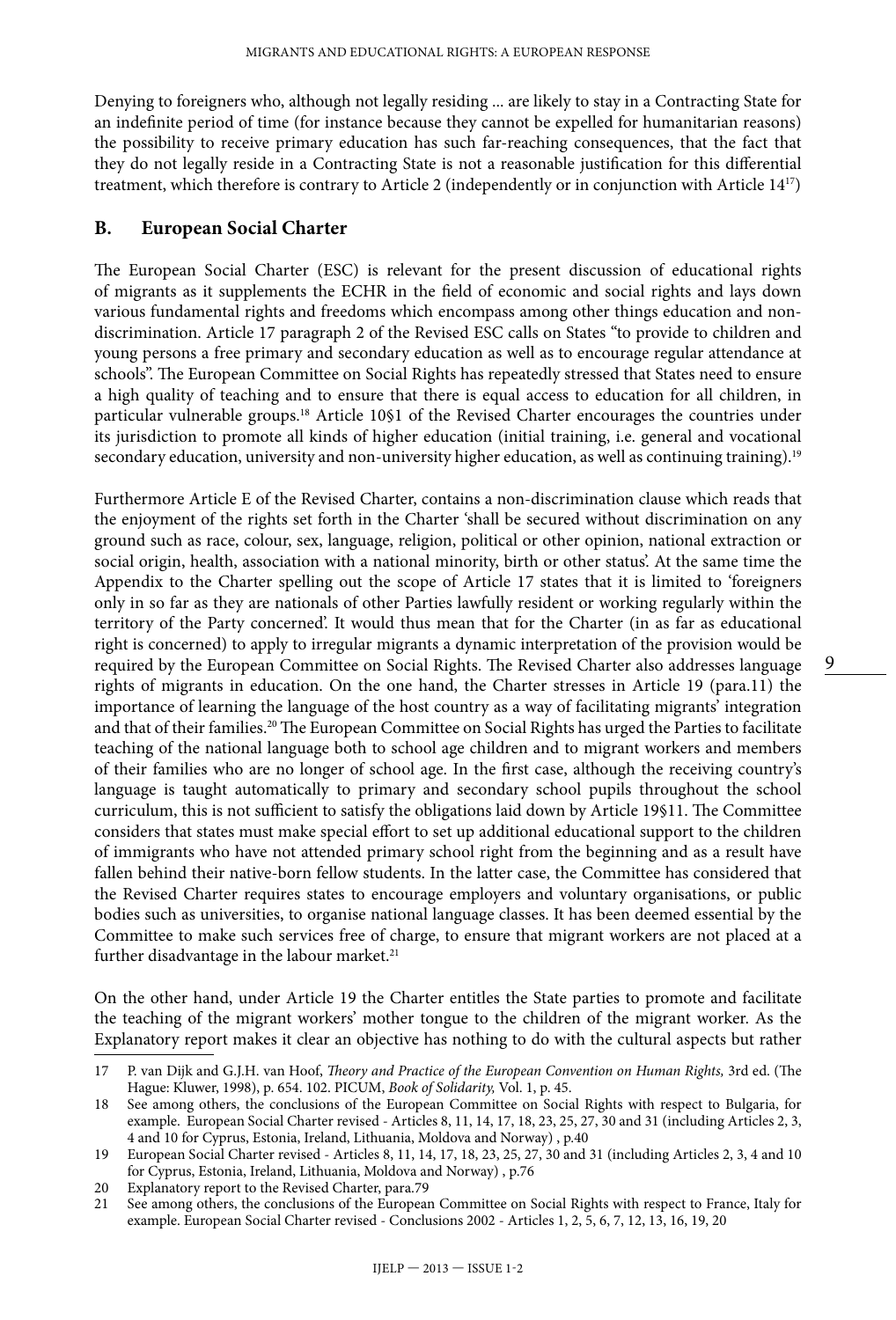an objective of providing migrant children 'with a possibility of reintegration if and when the migrant worker returns home?<sup>22</sup>.

# **IV. International framework for the protection of educational rights of migrants**

Universal human rights standards proclaim that everyone has the right to education and that, at a minimum, access to primary or elementary education should be free to all children without any distinction whatsoever. Article 26 of the Universal Declaration of Human Rights, for example, provides that "Everyone has the right to education". The United Nations Convention on the Rights of the Child recognizes in Article 28 "the right of the child to education". This is also reflected in Article 13 of the International Covenant on Economic, Social and Cultural Rights which stipulates that the right to education is to be enjoyed by "everyone". Notable in this respect Article 3(e) of the UNESCO Convention against Discrimination in Education, which explicitly requires state parties "to give foreign nationals resident within their territory the same access to education as that given to their own nationals." Furthermore, UNESCO Convention against Discrimination in Education stipulates in Article 4 that the States Parties shall formulate, develop and apply a national policy which 'will tend to promote equality of opportunity and of treatment in the matter of education and in particular: (a) To make primary education free and compulsory; make secondary education in its different forms generally available and accessible to all; make higher education equally accessible to all on the basis of individual capacity; assure compliance by all with the obligation to attend school prescribed by law'. There are no qualifications preventing non-nationals from benefiting from this right. Notable in this respect Article 3(e) of the forenamed Convention, which explicitly requires state parties "[t]o give foreign nationals resident within their territory the same access to education as that given to their own nationals". In its General Comment on the right to education, the ESC Committee confirms that "the principle of non-discrimination extends to all persons of school age residing in the territory of a State party, *including non-nationals, and irrespective of legal status*".23 The UN Convention on Migrant Workers is written in the same vein and makes reference to migrants and even those of them who find themselves in an irregular position. It reads in Article 30:

Each child of a migrant worker shall have the basic right of access to education on the basis of equality of treatment with nationals of the State concerned. Access to public pre-school educational institutions or schools shall not be refused or limited by reason of the irregular situation with respect to stay or employment of either parent or by reason of the irregularity of the child's stay in the State of employment.

## **V. Conclusion**

This paper has briefly outlined the international and regional legal provisions for educational rights of migrants in the European context. The presented documents indicate that there is a a clear move across the globe and in Europe in particular towards ensuring that education systems are inclusive, respect diversity, and promote a learning environment where all students are encouraged and assisted to achieve their potential. The position in international human rights law and the regional instruments analysed is clear, namely that children of migrants have a right to education. This right extends as a minimum to free of charge education up to primary school level and also to secondary level in those countries where such schooling is compulsory. This refers on most occasions to migrants generally and irregular migrants in particular. However, even with an advanced legal system protecting educational rights of migrants there may be problems in accessing these rights in practice, in particular for irregular migrants. Obstacles may include fear of being reported and expelled as being irregular migrants if

<sup>22</sup> Explanatory report to the Revised Charter, para.80

<sup>23</sup> UN, ESCOR, ESC Committee, 21st Session, *General Comment No. 13, The right to education (Art. 13),* UN Doc. E/C.12/1999/10 (1999), paragraph 34